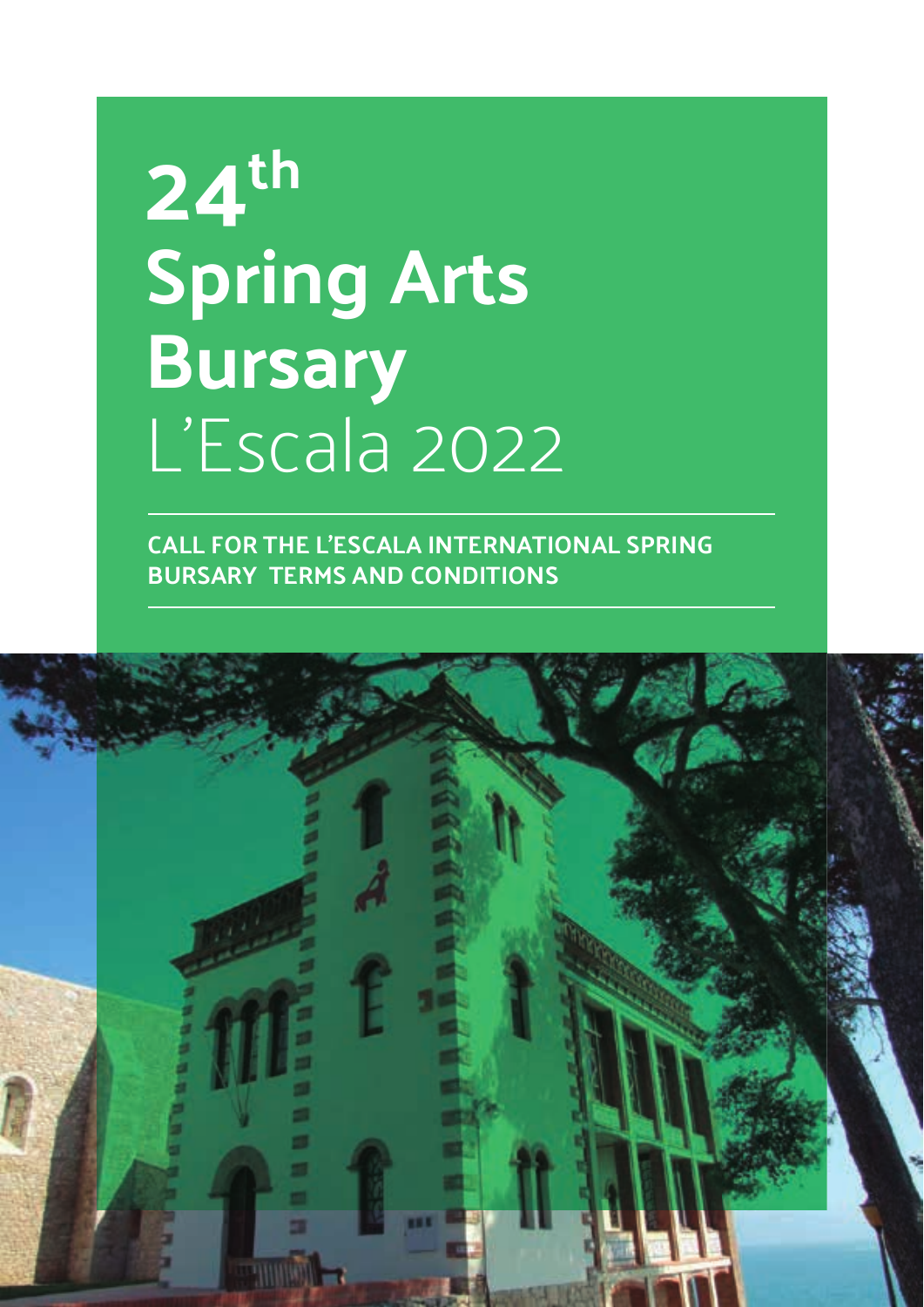# OO Summary

| О1  | A residency for research and artistic creation                      | p. 03 |
|-----|---------------------------------------------------------------------|-------|
| 02  | Residency features                                                  | p. 03 |
| O.3 | Whom it is addressed to                                             | p. 04 |
| U4  | Duration                                                            | p. 04 |
| 05  | Conditions                                                          | p. 05 |
| 06  | Clause for adaptation to the health<br>situation caused by Covid-19 | p. 05 |
| U/  | Candidatures                                                        | p. 06 |
| 08  | Portfolio Contents to be submitted                                  | p. 07 |
| O9  | <b>Evaluation criteria</b>                                          | p. 09 |
| 10  | Support towards creativity                                          | p. 10 |
| 11  | Bursary and school                                                  | p. 10 |
| 12  | Activities, communication and media                                 | p. 11 |
| 13  | <b>Deadlines</b>                                                    | p. 11 |
| 14  | Jury and verdict                                                    | p. 12 |
| 15  | Accommodation                                                       | p. 13 |
| 16  | <b>Studios</b>                                                      | p. 13 |
| 1/  | Exhibitions                                                         | p. 14 |
| 18  | Geographical location and access                                    | p. 15 |
| 19  | Places and activities of interest                                   | p. 16 |
| 20  | <b>Accesses</b>                                                     | p. 17 |
| 21  | Some further information                                            | p. 18 |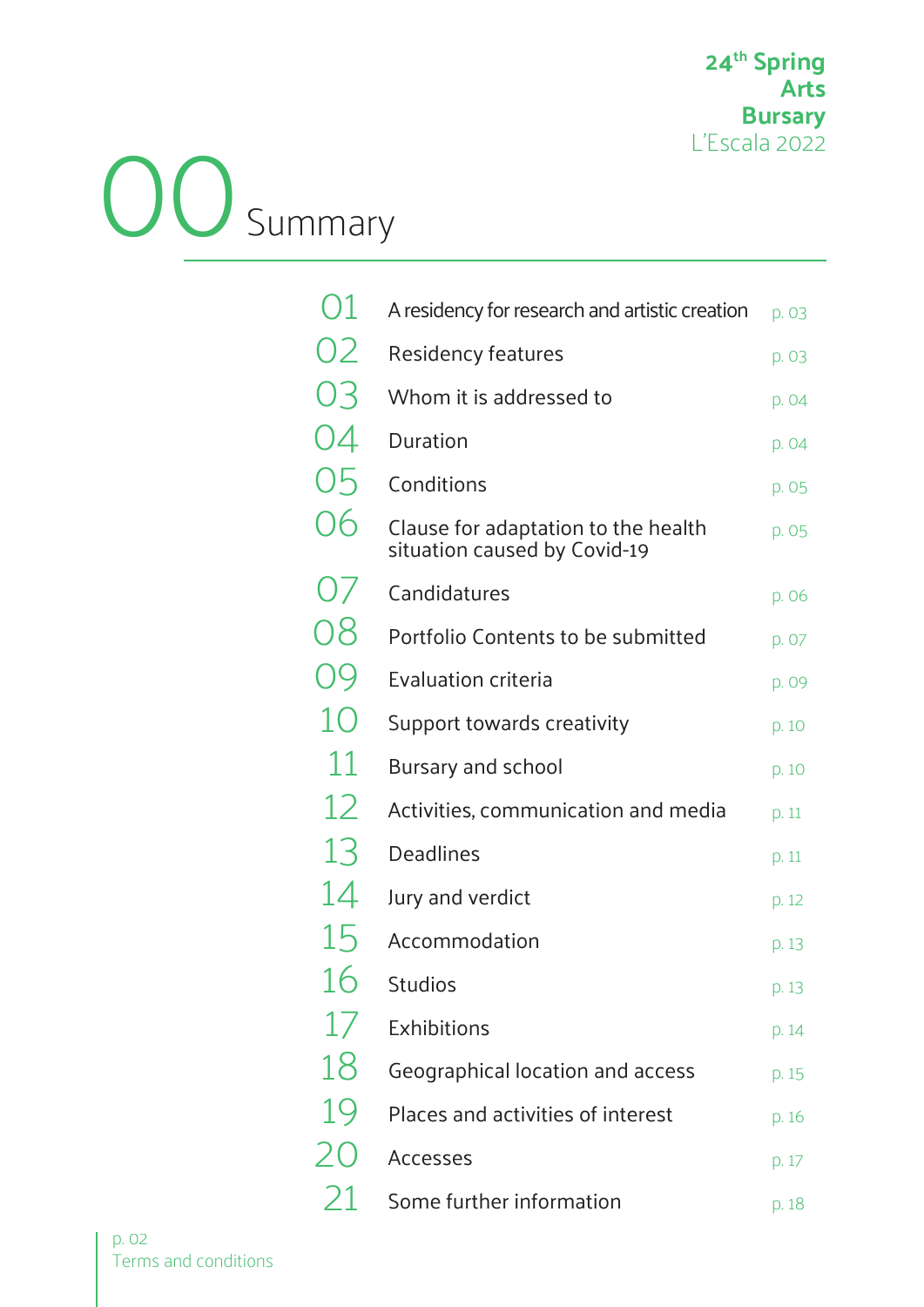### A residency for research and artistic creation 01

L'Escala Town Council (Girona, Catalonia) has created this **international** bursary, aimed at artists. Its purpose is to provide a platform for the expression, development and theory of art, and study and research in this field, strengthening communication among varied sensitivities, cultures and geographical origins, raising awareness of contemporary art and, at the same time, invigorate the surrounding area in close partnership with the artist in residence.



It consists of a three months' stay at Casa Forestal (Forest Service Building) at Sant Martí d'Empúries, a medieval hamlet within l'Escala municipality. Casa Forestal overlooks the sea, framed by an incomparable landscape. The accommodation and studio space provide excellent residency facilities. The working studio and exhibition or work presentation at the Carolingian Castle at San Martí, according to space availability and selected project.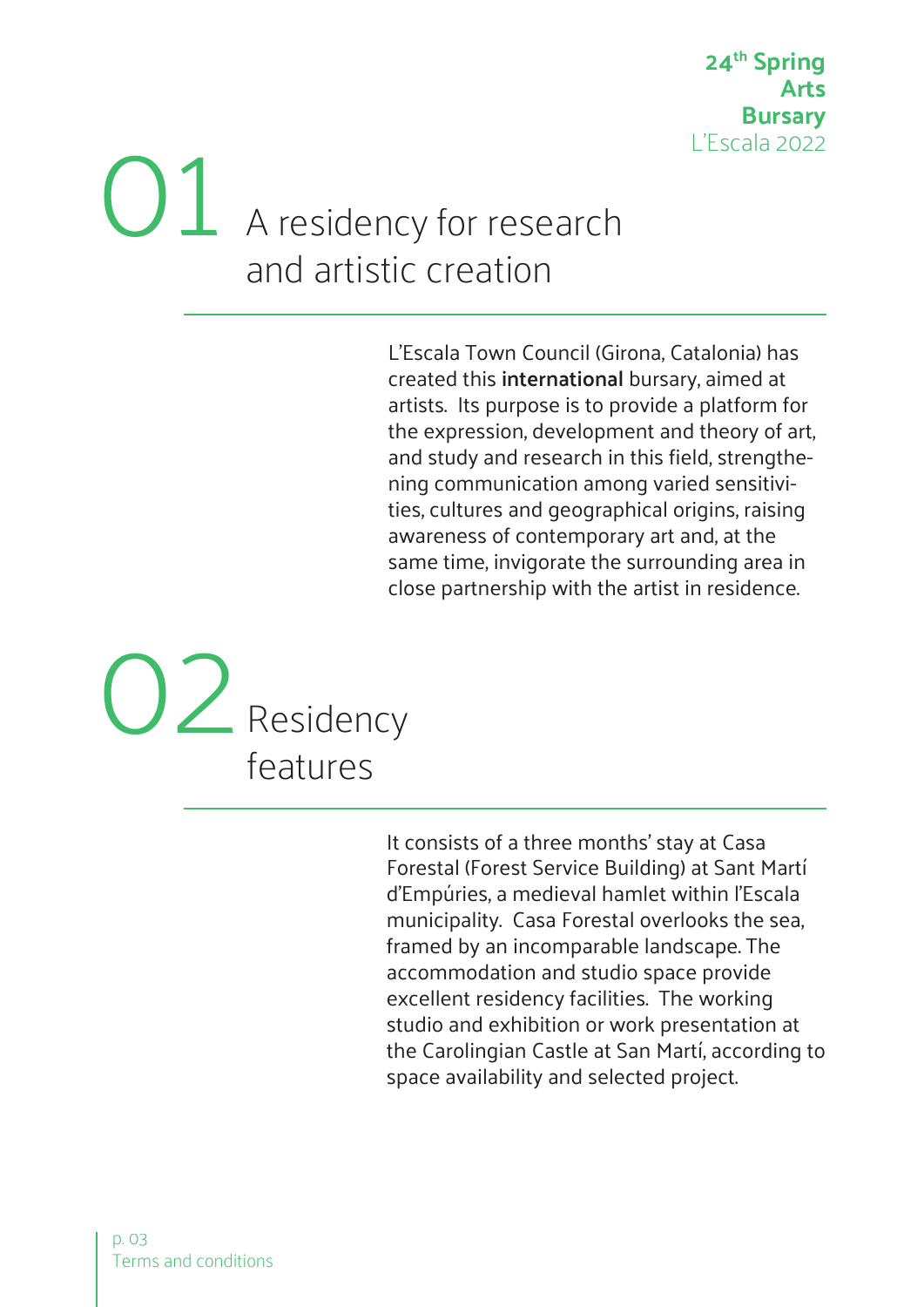**24th Spring Arts Bursary** L'Escala 2022



Any professional or practitioner of artistic creation with a well-established artistic career, able to commit to being present in the above-mentioned premises throughout the residency, may apply for the grant. The disciplines in which applicants can submit their portfolios will be PAINTING, SCULPTURE, PHOTOGRAPHY, VIDEO or any other FINE OR VISUAL ARTS. Artists can also apply in art-teams of maximum two people. Artists of **any nationality** are welcome to apply.



It consists of a three-month residency in Sant Martí d'Empúries (l'Escala) over Spring and Summer 2022, to develop the project, and it may be extended into Autumn for a follow-up exhibition.

Each artist must commit to exhibiting their resulting works so that they can be presented and shared with the public so as to disseminate the artist's work. The work will be exhibited at Casa del Gavià in the first half of July, and at Castell Carolingi de Sant Martí d'Empúries. The selected artist will be entitled to hold an exhibition at L'Escala exhibition halls in the Summer following the Bursary Residence, Summer 2023 in this instance, backed by L'Escala Council.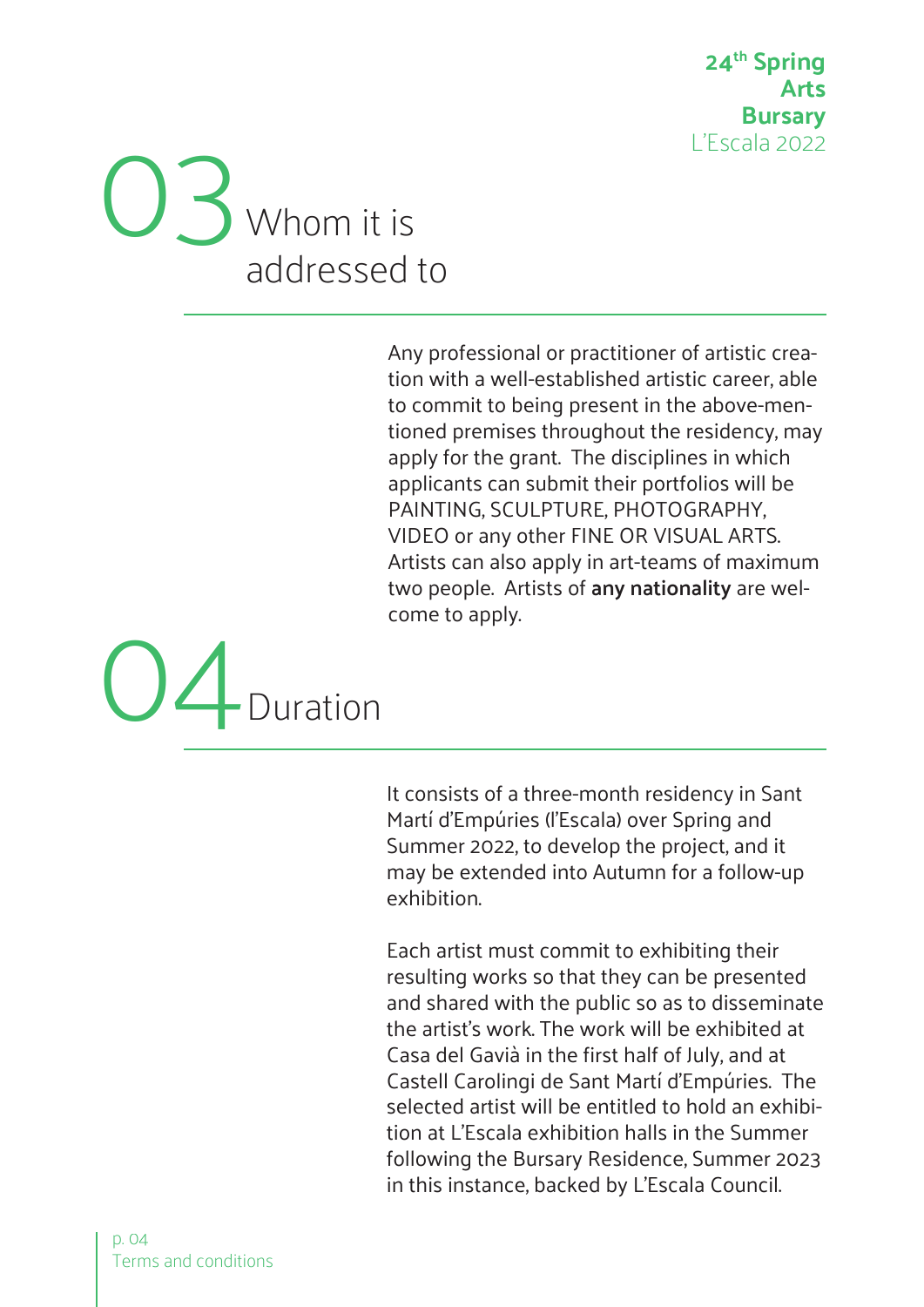## O<sub>b</sub><sub>conditions</sub>

The theme of each participant's project can be freely chosen within the Call's terms and conditions. A single project only can be put forward.

The aim of the grant is to help artists to express themselves, exploring research paths. Those projects reflecting the scenic, historical and human context of the surrounding territory will be specially valued.

06 Clause for adaptation to the health situation caused by Covid-19

> The Jury's decision dates may change depending on the health situation and any measures adopted by the health authorities in order to prevent Covid-19 spread.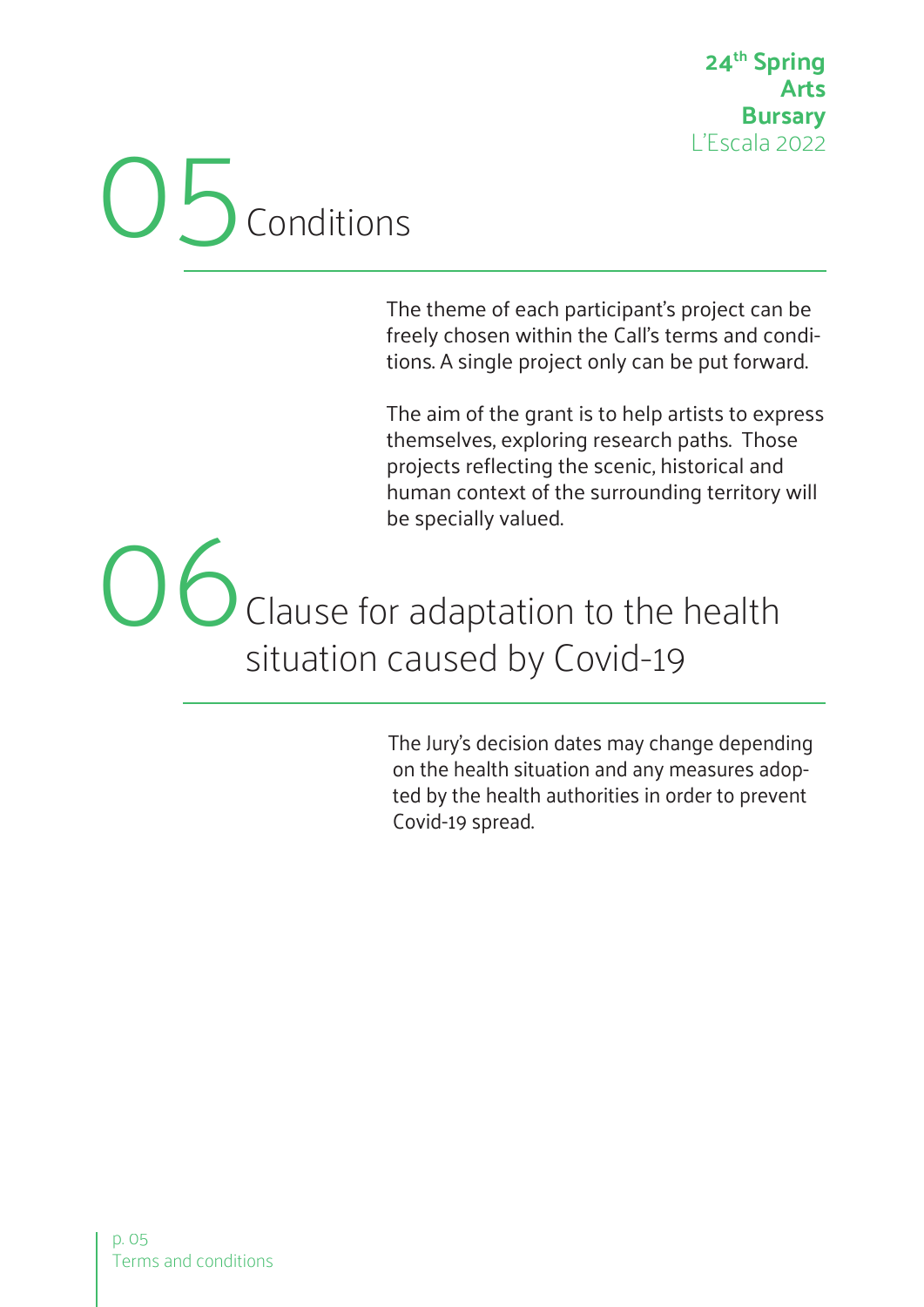# O / Candidatures

#### **2022 Spring Grant Application requirements:**

- · Applicants must be 18 years old or above, of any nationality.
- · **The candidature portfolios will only be sent in digital format (PDF), together with the completed application form. They may be composed in Catalan, Spanish, or English.** Any portfolios submitted in any other language, or with missing paperwork, will be withdrawn from the Call and destroyed.

### $(\rightarrow)$  Sign up in the electronic desk

#### · **The application submission deadline is 24h May 2022.**

- · Participation in this call entails acceptance of its terms and conditions as well as of the jury's decision.
- · Once the verdict has been published, those portfolios that are not selected will be automatically deleted in order to ensure confidentiality.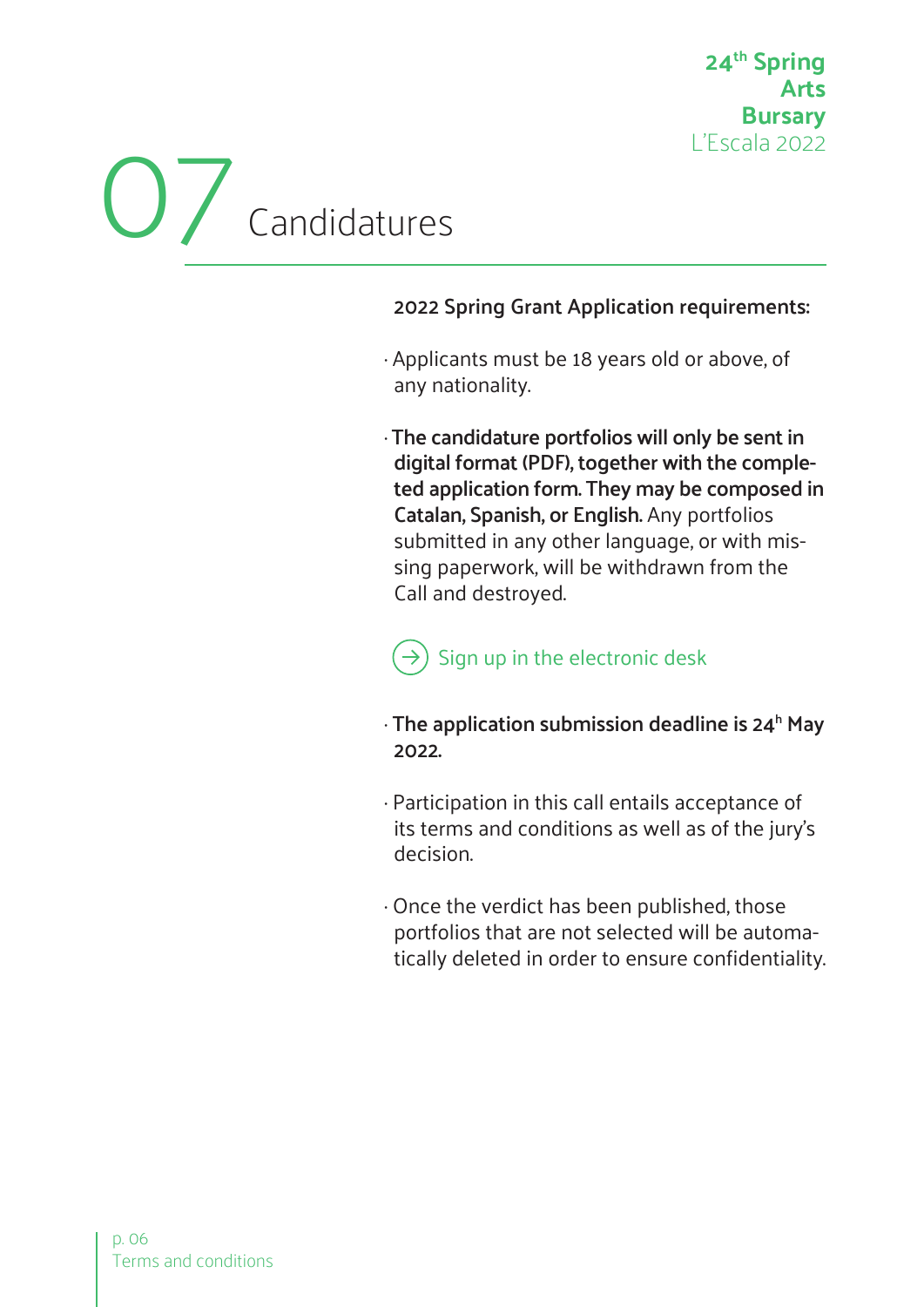

- · Each section in the **application form** must be completed in PDF.
- · A covering letter of intent for the project must be included (one PDF page maximum), including a descriptive account of the creative procedure and potential on-site needs.
- · A CV including the applicant's personal details must be submitted (PDF format) (10 pages maximum).
- · An art portfolio showing examples of the artist's work must be submitted: A maximum of 15 A4 documents, which may be images containing text or videos (5 minutes per video maximum).
- · A photocopy of the candidate's Identity Card or Passport (PDF format) must be included.
- · A photocopy of the candidate's medical card or other proof of health insurance (PDF format) must be included.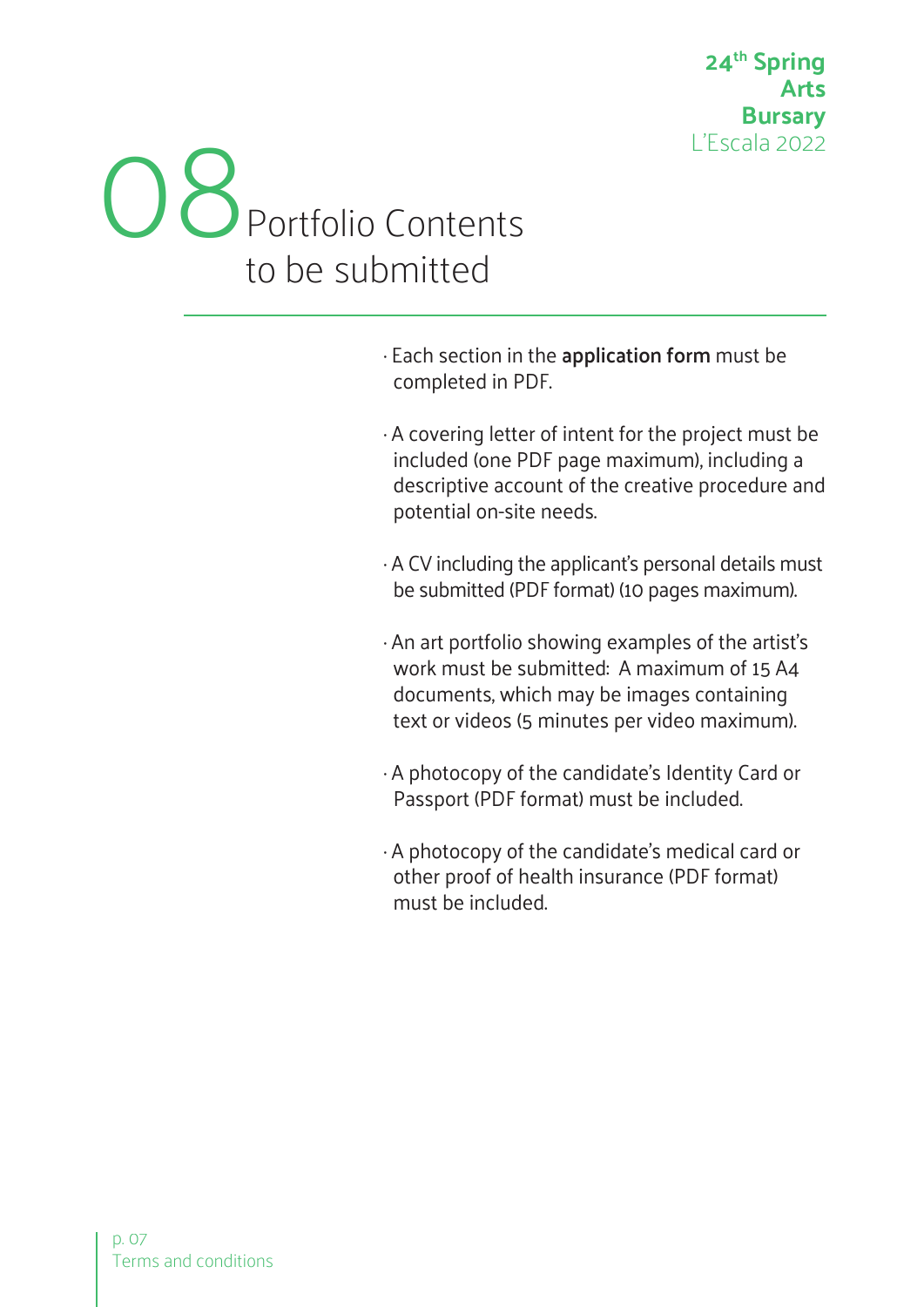# 09Evaluation criteria

- 1. Project Creativity and innovation: 25 points.
- 2. The link with the environment. All projects must be original in the sense that they have not been carried out in other contexts or territories: 25 points.
- 3. The quality of the artist's general project and the specific project presented: 25 points.
- 4. The educational proposal in relation to the educational centres of the town: 10 points.
- 5. The curriculum and experience of the authors of the project: 10 points.
- 6. Proposal for a timetable that complies with the terms of the call for proposals: 5 points.

#### Conditions of acceptance:

. . .

- 1. The bursary winner must communicate in writing their acceptance of the grant within 10 days of receiving notification of the award. Failing to do so, it will be understood that the winner renounces the grant, for which reason their right will be lost and the grant may be awarded to the next selected candidate and so on.
- 2. To implement the residency according to the terms established in the call for applications.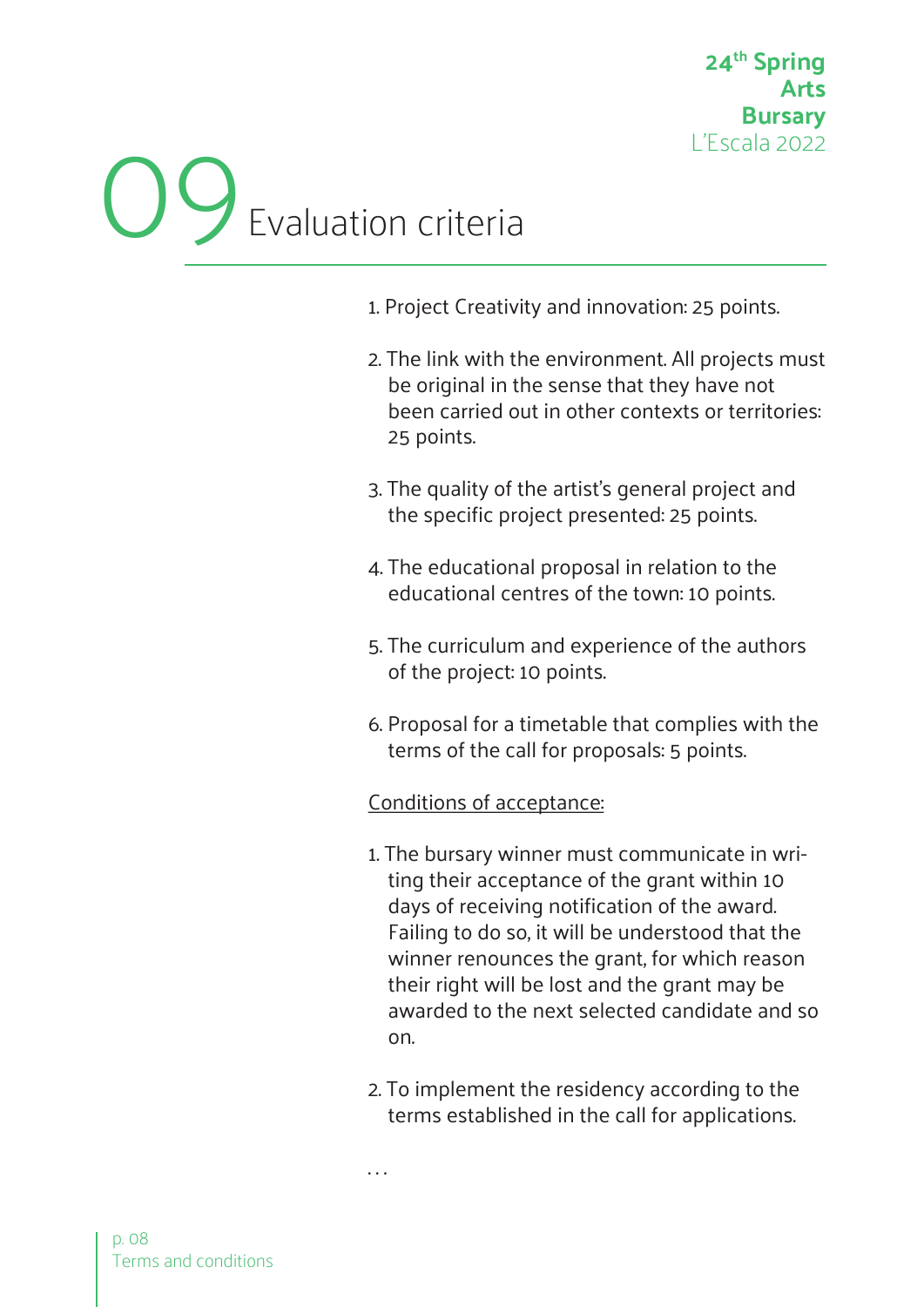### Evaluation criteria

. . .

3. The period for completing the project, once the grant holder's proposed timetable has been reviewed, will be set by L'Escala Spring Bursary management.

- 4. To state in the developed project and its dissemination elements that he/she has received L'Escala Spring Arts Bursary 2022.
- 5. A full report of the work must be submitted at the end of the residency.
- 6. The bursary winner undertakes to leave a piece of their work resulting from the artistic research to the Village Council. The piece will be chosen by L'Escala Council.
- 7. The bursary holder agrees to participate and collaborate on a number of activities programmed throughout the residency.
- 8. Artists who have received this grant in previous editions are eligible to enter.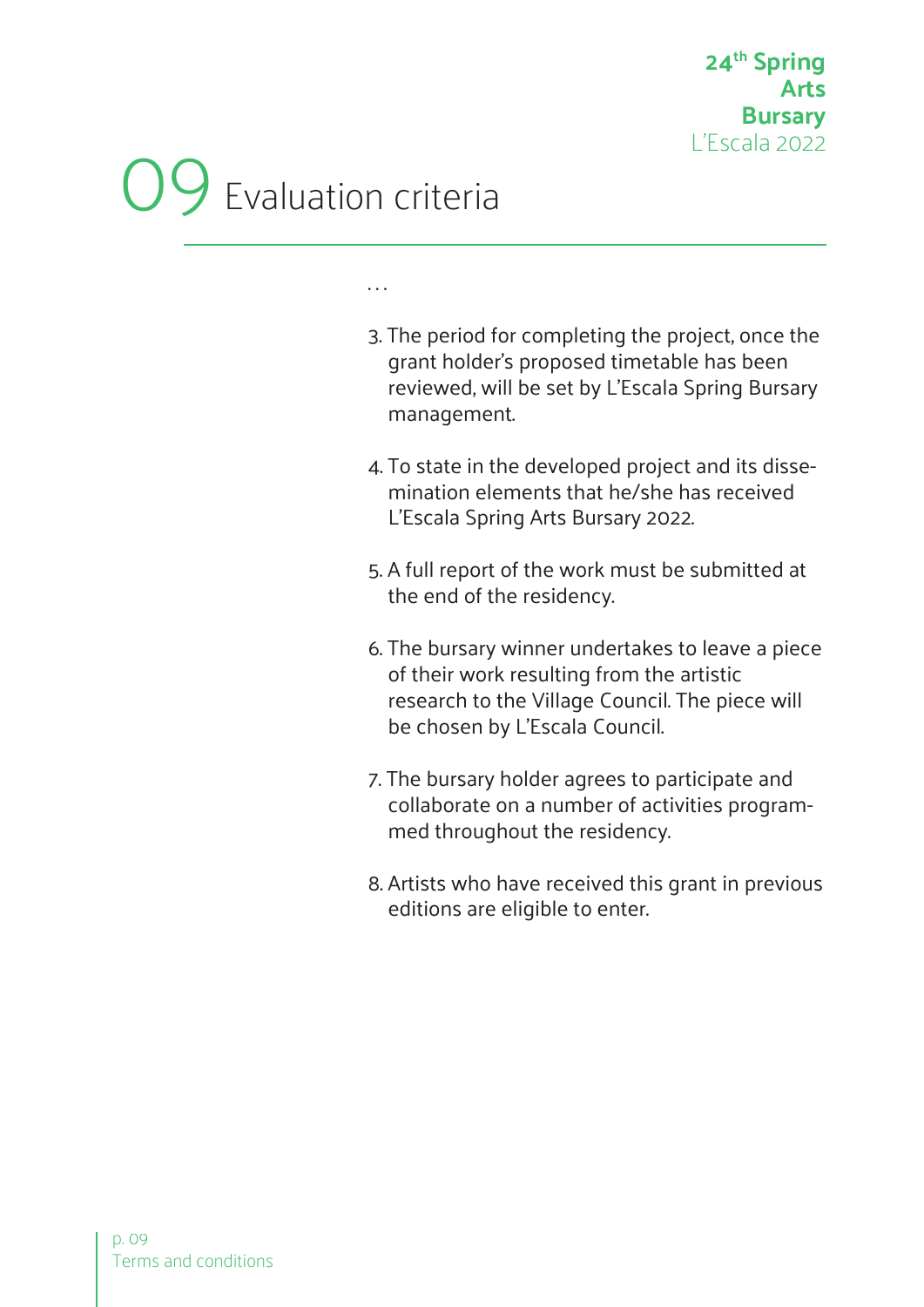# Support towards creativity

The bursary winner is awarded a total sum of €2,500 (tax free) as financial support towards creativity. He or she will also be awarded a commemorative plaque.

The second and third place candidates will be regarded as finalists. They will also receive a commemorative plaque for their participation.

All personal and materials travel expenses will be met by the participant(s). However, the Town Council can provide a small lorry to transport any art materials on both the arrival and departure days, within a maximum distance of 200 kms; including collection from the artist's home address, railway station or airport to and from L'Escala.

The bursary winner may apply for other public or private sponsorship.

The Town Council will cover all accommodation and studio expenses.

The selected artist will be offered the opportunity to hold and exhibition the Summer following the Bursary award, Summer 2020 in this case; with the Town Council's support.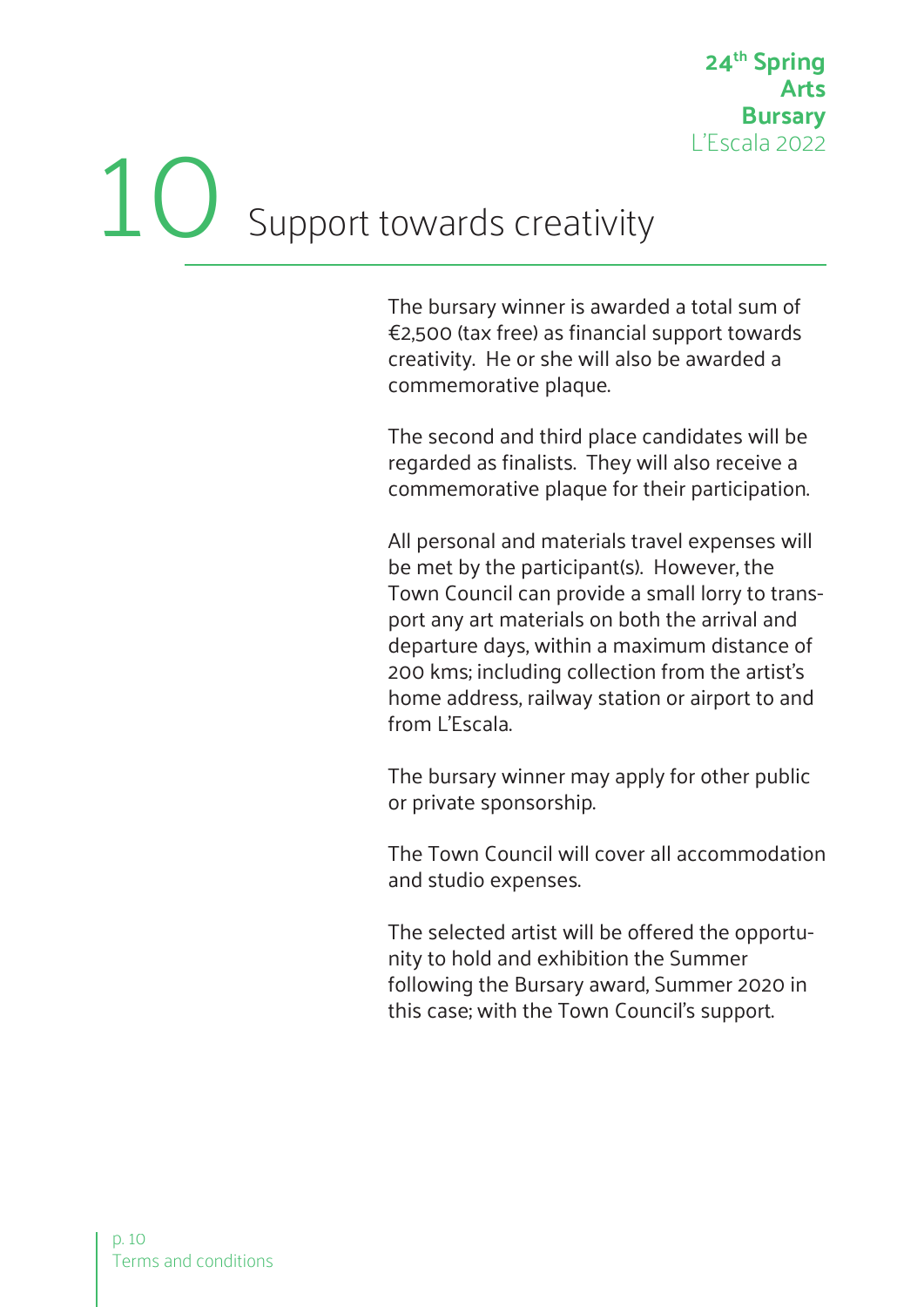# 11 Bursary and school

L'Escala Town Council intends to increase the interaction between the bursary winner and local schools. As the artist will be staying in town for four months, it is an opportunity to awaken curiosity among children, raising their awareness about the contemporary art world, and addressing fundamental education issues, such as multiculturalism and the promotion of critical thought, two essential 21<sup>st</sup> century values.

Within this scope, the artist will be requested to welcome a number of school visits throughout the period of research, make presentations of his or her work and at the three schools in the municipality.

### Activities, communication and media 12

Throughout the two months of the residency programme, a number of activities will be established to help the resident artist relate to the surrounding area and its people, and vice versa. The goal is to bring contemporary art research closer to the general public and bring about unlikely encounters for the artist.

The winning artist will benefit from a promotional campaign announcing the exhibitions on social networks, radio and television.

The winner will be required to sign a letter to authorize publication of his or her work through municipal media channels, may they be in paper form, digital or institutional social networks.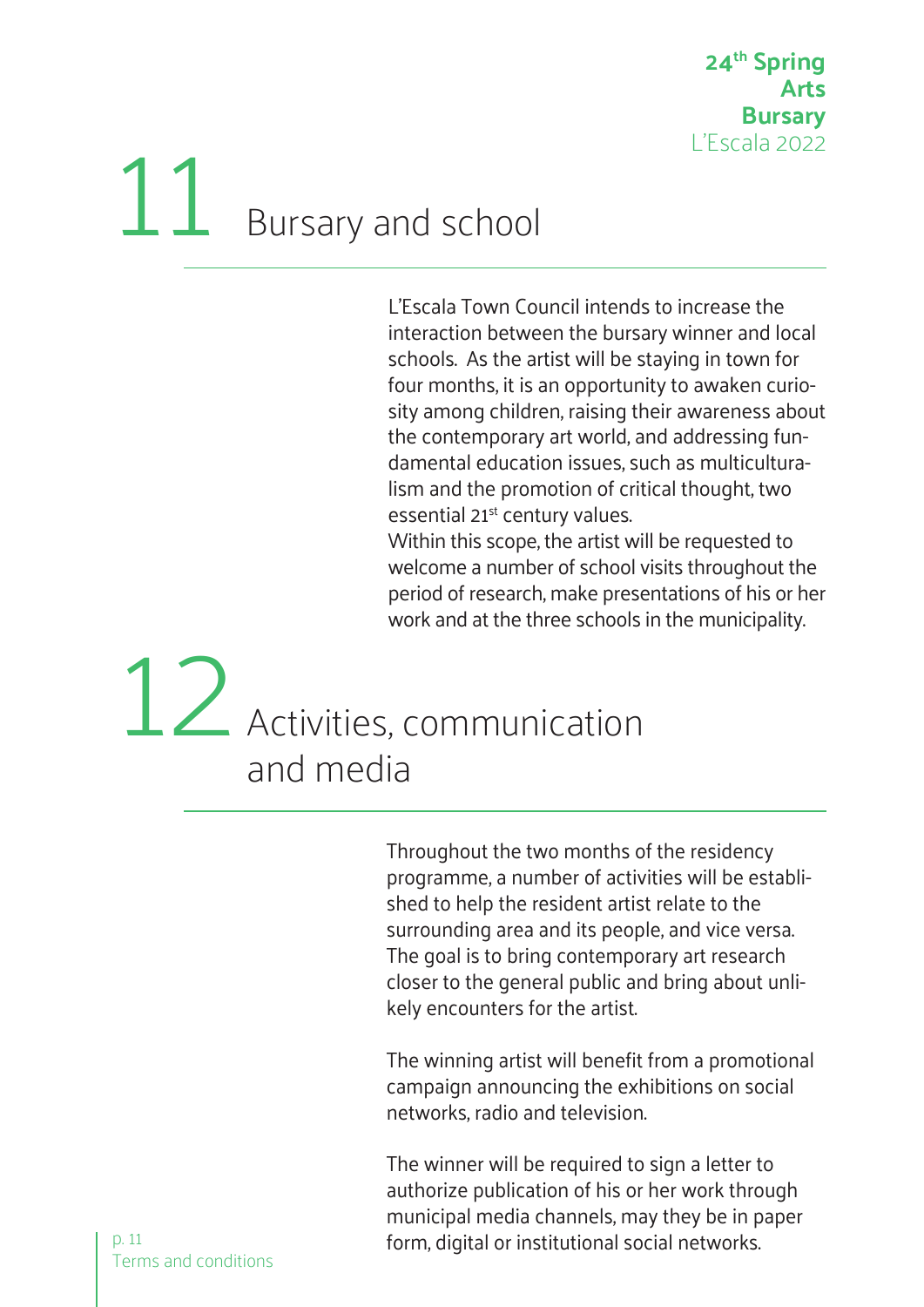

The deadline for submitting your candidatures is 24th May 2022. Those must be submitted to the Ajuntament de L'Escala registry, electronically via the Ajuntament's website. All required documents must be attached to a generic request form or in person by previous appointment. Please telephone 972774848 (ext 8).

### $(\rightarrow)$  Sign up in the electronic desk

The jury will meet during the month following the deadline for submission.

Projects submitted after the deadline will **NOT** be accepted. Neither will any portfolios unless they are the artist's original work, or any which do not comply with the stated terms and conditions.

Bursary application entails artists' direct acceptance and agreement to the terms and conditions of the competition.

14Jury and verdict

The jury will be formed by professionals from the contemporary art aesthetics world and dissemination and the field of creative culture.

The panel will take into account the fine artist's professionalism, clarity of the art project and the artist's commitment to implement it.

The jury reserves the right to declare this call null and void in the case the submitted portfolios or creators do not meet the required artistic professionalism demands.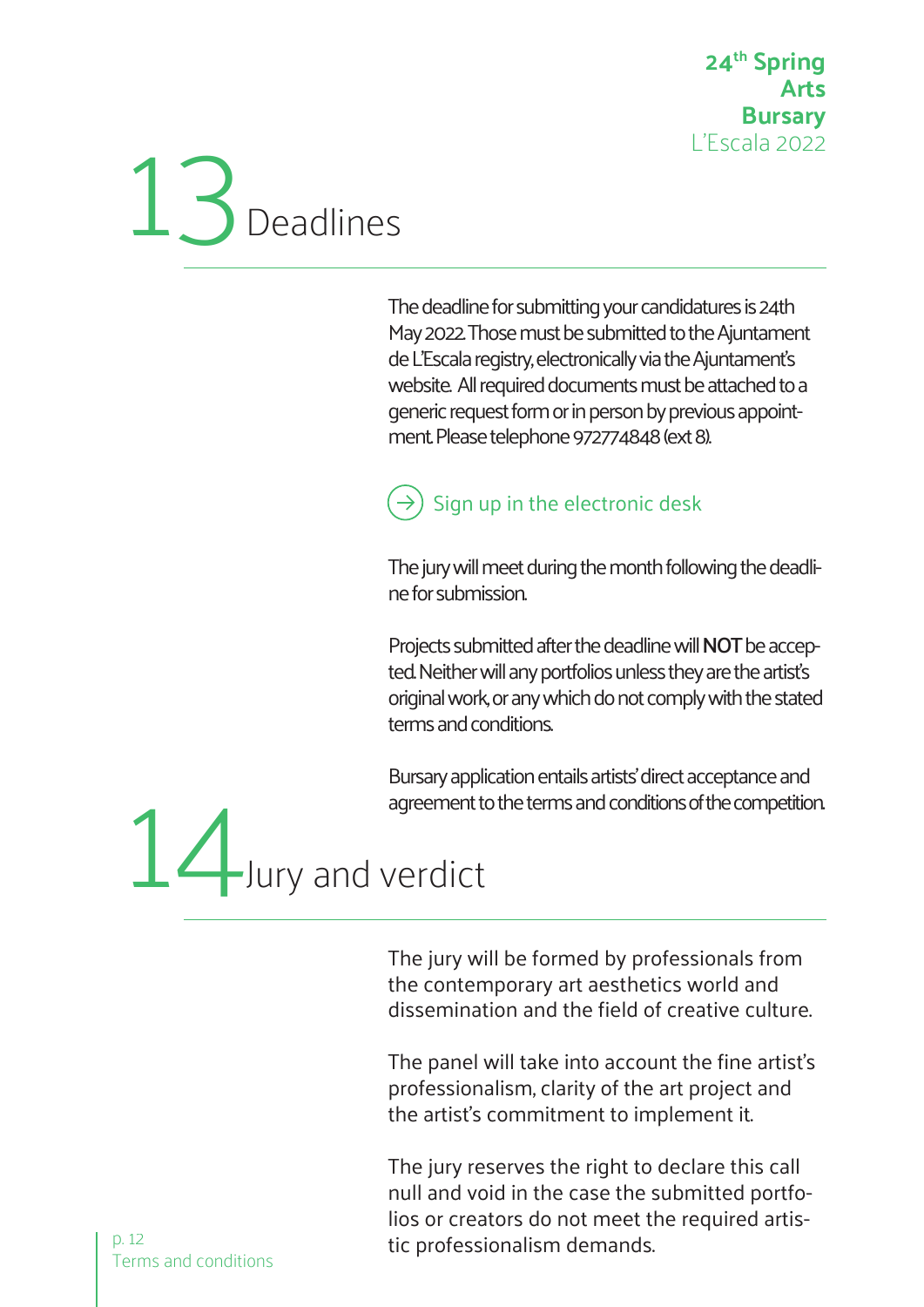## 15<br>Accommodation

The Town Council will provide the resident with a 90m<sup>2</sup> ground floor flat, at Casa Forestal in Empúries, beside the Gothic church and overlooking the sea.

Description: two double bedrooms with all linen included, a full bathroom, a kitchen and a living room with TV and Wi-Fi.

However, the flat must be kept clean and tidy by the resident, who must take full responsibility to vacate it in same state as found under his only responsibility.

The bursary winner may be accompanied by his or her family (up to a maximum of three people). In case the winner is a team of two artists, the combined number of occupants cannot exceed four.

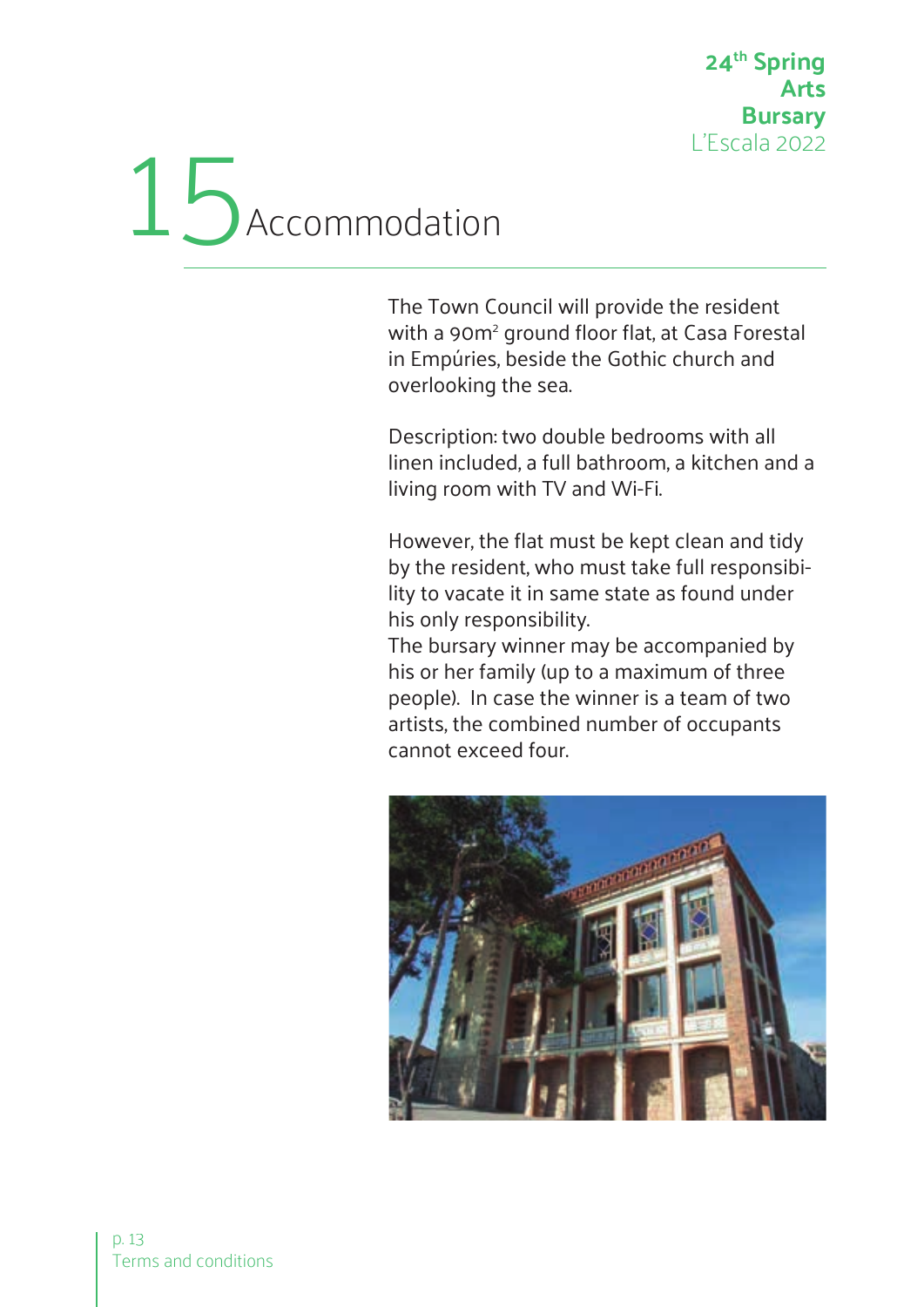

The grant winner will be able to use two spaces.

The creative space is at ground floor level, across from Casa Forestal at Empúries at a former Carolingian Castle.

The Carolingian castle studio consists of a single space of about 75  $m<sup>2</sup>$  in size, with electrical power and water.

The studio includes some basic materials for artistic creation.

The bursary winner must agree to leave it in the same good condition as found.

The studio areas will be transformed into exhibition rooms at the end of the residency.

17 Exhibitions

The bursary artwork exhibitions may be held at various cultural venues according to features of the pieces to be shown and venue availability. Likely venues are Casa del Gavià and the Carolingian Castle.

The resident artist will be able to retrieve the exhibited works once the exhibitions have closed.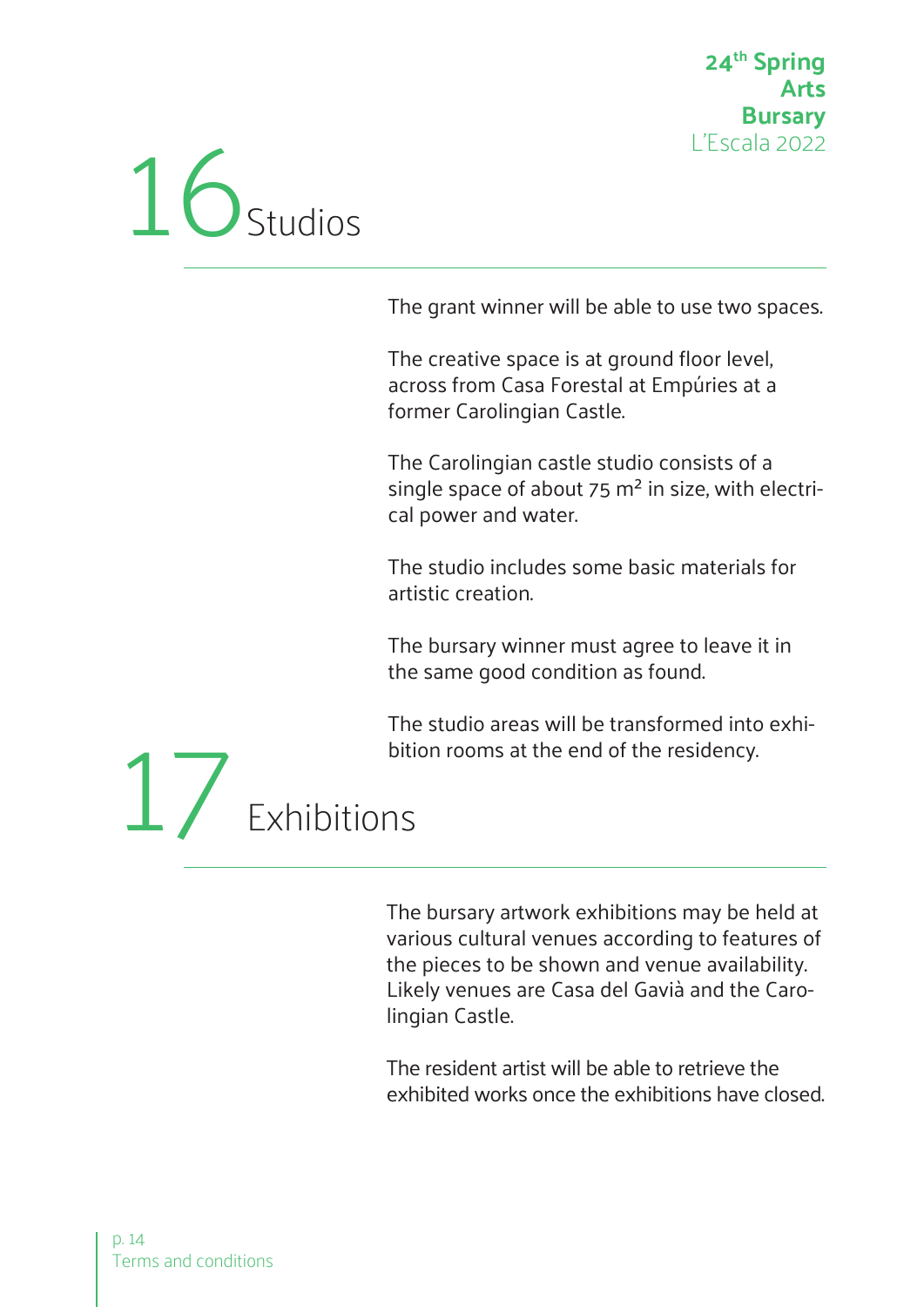### Geographical location and access 18

L'Escala, located in the heart of the Costa Brava and equidistant from Barcelona, Ceret and Cotlliure, lies very close to Figueres and Girona, where it is linked to the rest of Spain and Europe by motorways, regular trains, high speed trains; and two airports.

Beside Mediterranean waters, stands the old Casa Forestal in the mediaeval town of Sant Martí d'Empúries, close to the Graeco-Roman Empúries ruins and Costa Brava beaches. It is an optimal spot facing the sea, from where you can look out onto the whole Bay of Roses and understand why the Empordà landscapes and its coastline have been constant sources of inspiration for current and artists of all time. Beside L'Escala centre beach, stands Casa del Gavià, a building erected in 1951 and perched on top of some coastal rocks, with stone walls in the shape of a boat. Here you will find a viewpoint affording a wonderful sea view, in one of the finest settings in Catalonia.

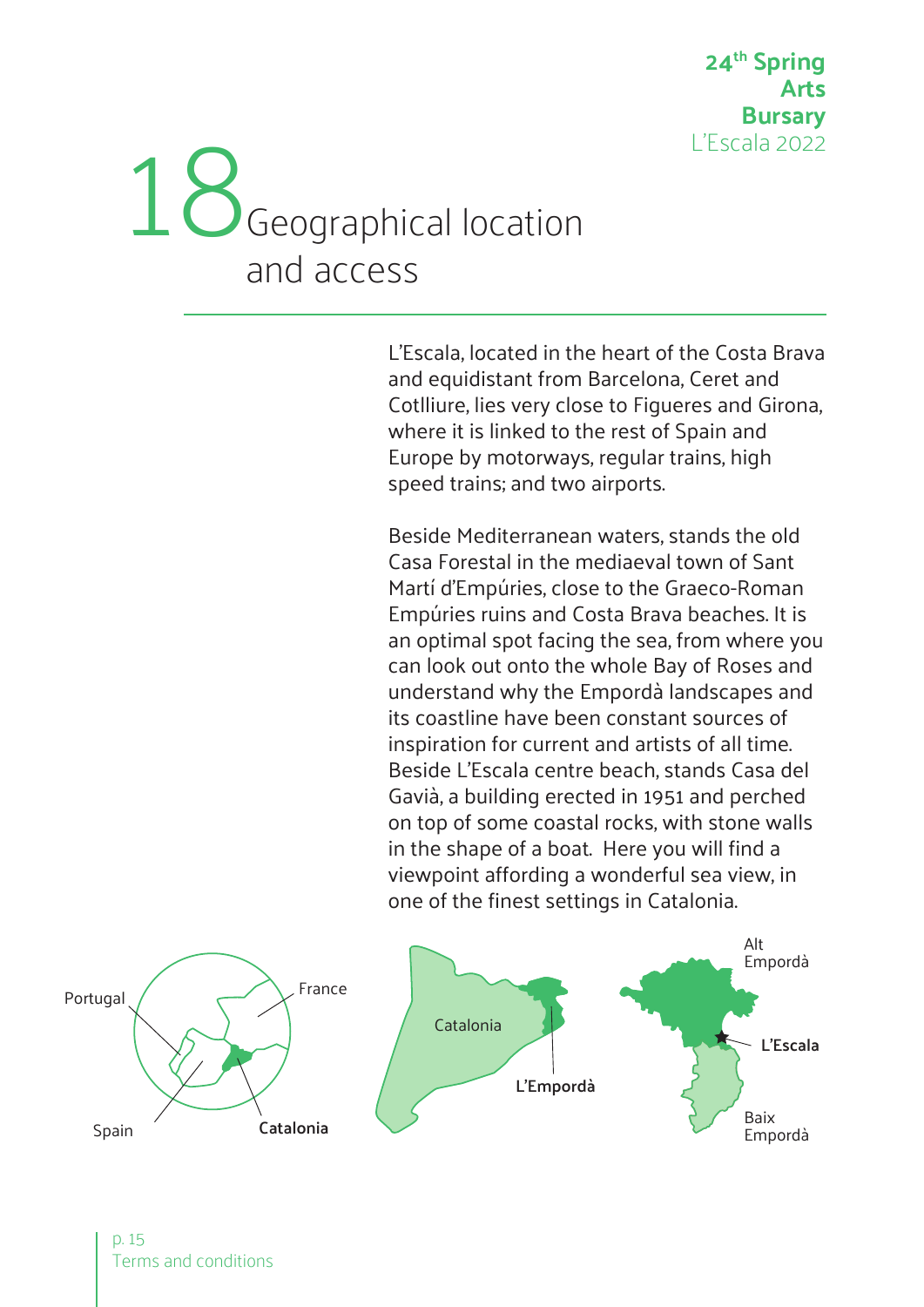### Places and activities of interest 19

- · L'Escala Municipal Library
- · Empúries Museum Library
- · Empúries Greco-Roman ruins
- · Aiguamolls de l'Empordà Natural Park
- · Anchovy and Salt Museum
- · Fish Interpretation Centre
- · Alfolí de la Sal (Ancient Salt Storehouse)
- · Gala Foundation-Salvador Dalí Theatre Museum (Figueres/Cadaqués/Púbol)
- · Museums and Art Galleries in Girona and Barcelona
- · Cultural activities in the municipality
- · Classical concerts in l'Escala and at Sant Martí d'Empúries Church.

(The places located in the municipality of l'Escala can be freely visited on request)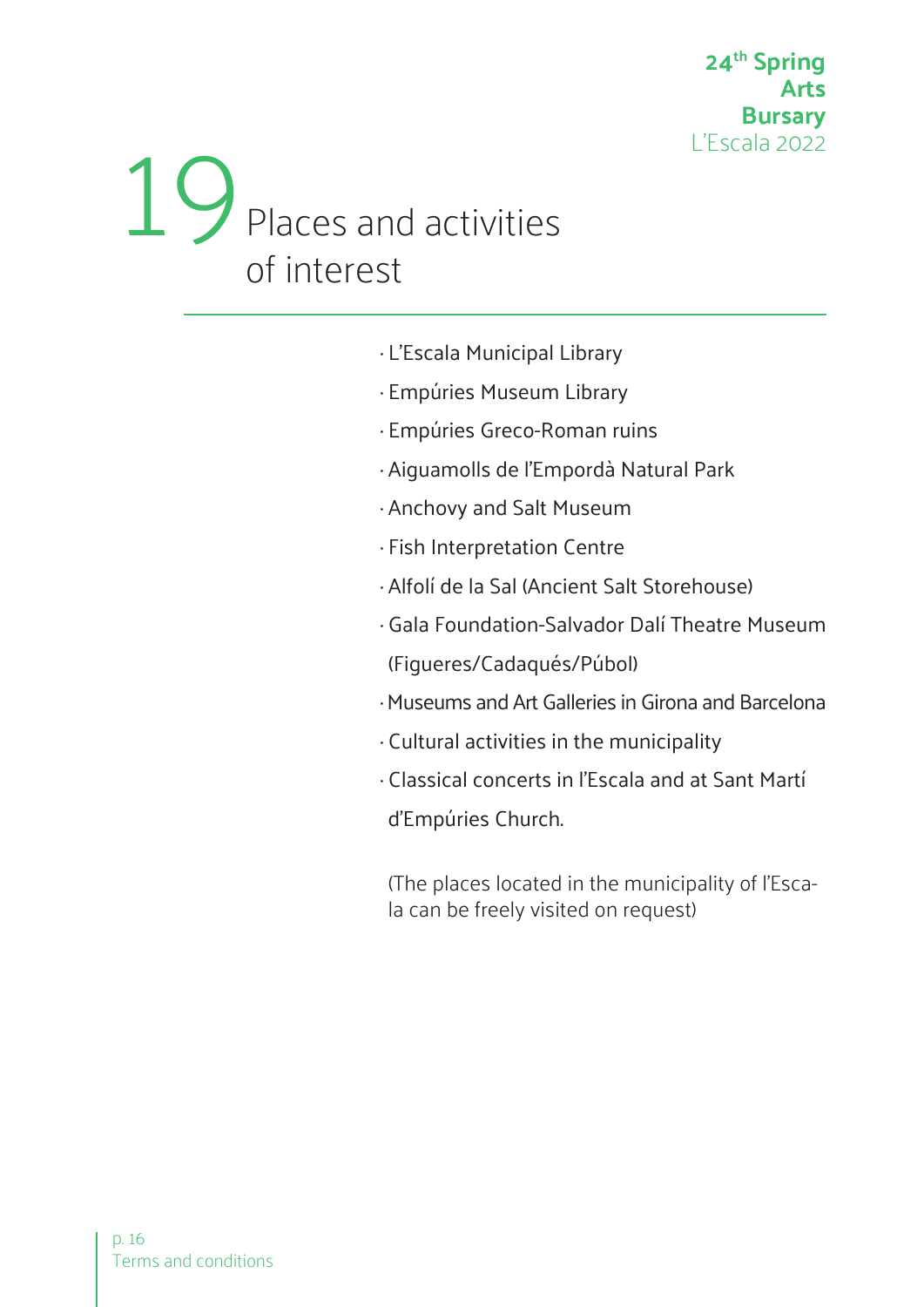**24th Spring Arts Bursary** L'Escala 2022



Barcelona: 140 km Girona: 45 km Figueres: 26 km Perpignan: 85 km Ceret: 71 km Cadaqués: 47 km

Sant Martí Empúries and l'Escala are very prominent locations on the Costa Brava, especially over the summer season, when the population triples in number. Therefore, the exhibitions held in July by the winner of the Spring Bursary will undoubtedly be events eagerly-awaited by tourists and local residents alike.

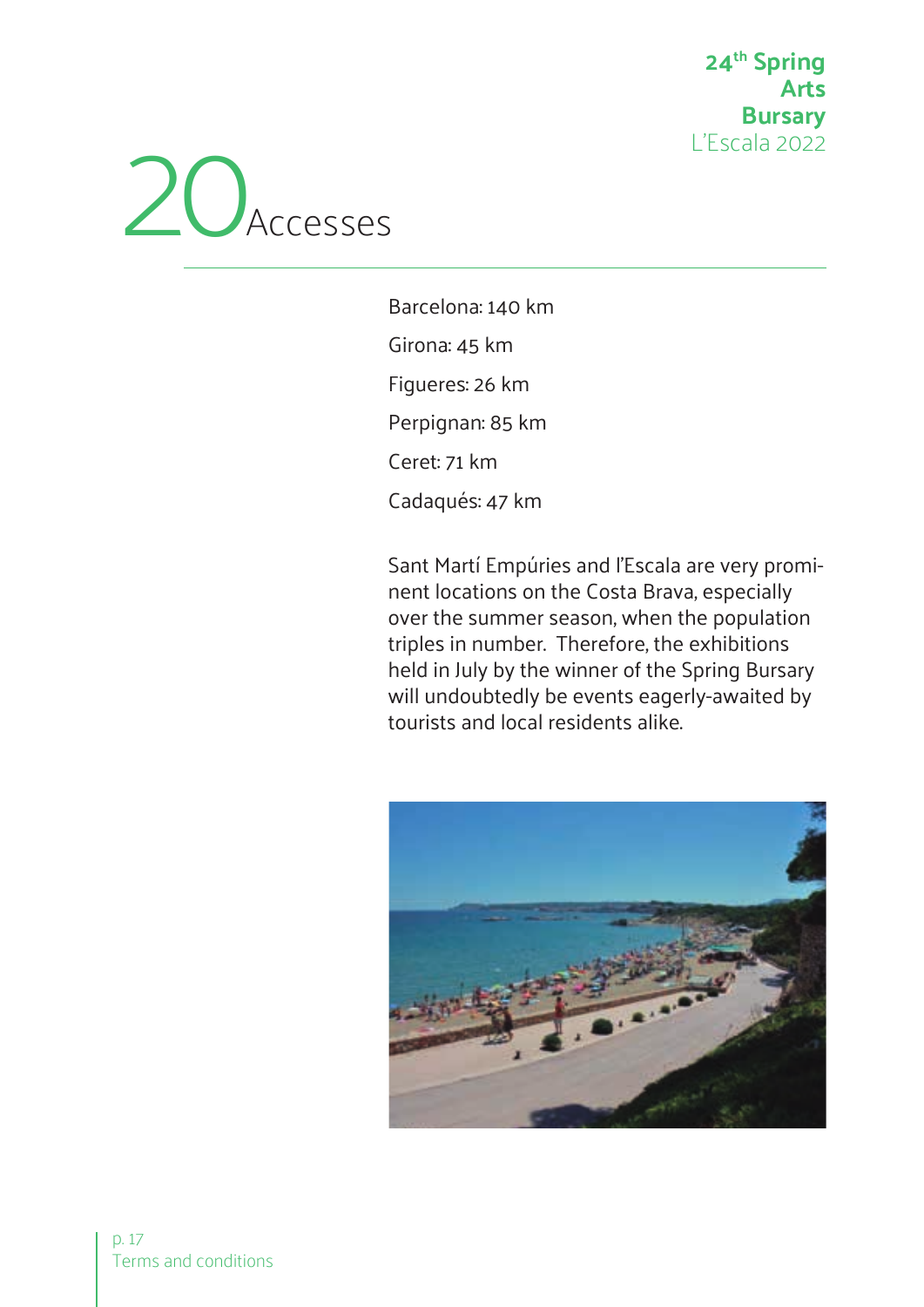# 21 Some further information



Tel: 0034 972 774 848 becaprimavera@lescala.cat www.lescala.cat

With the collaboration of:



Generalitat de Catalunya<br>**Departament d'Agricultura,** Ramaderia, Pesca i Alimentació



With the support of: